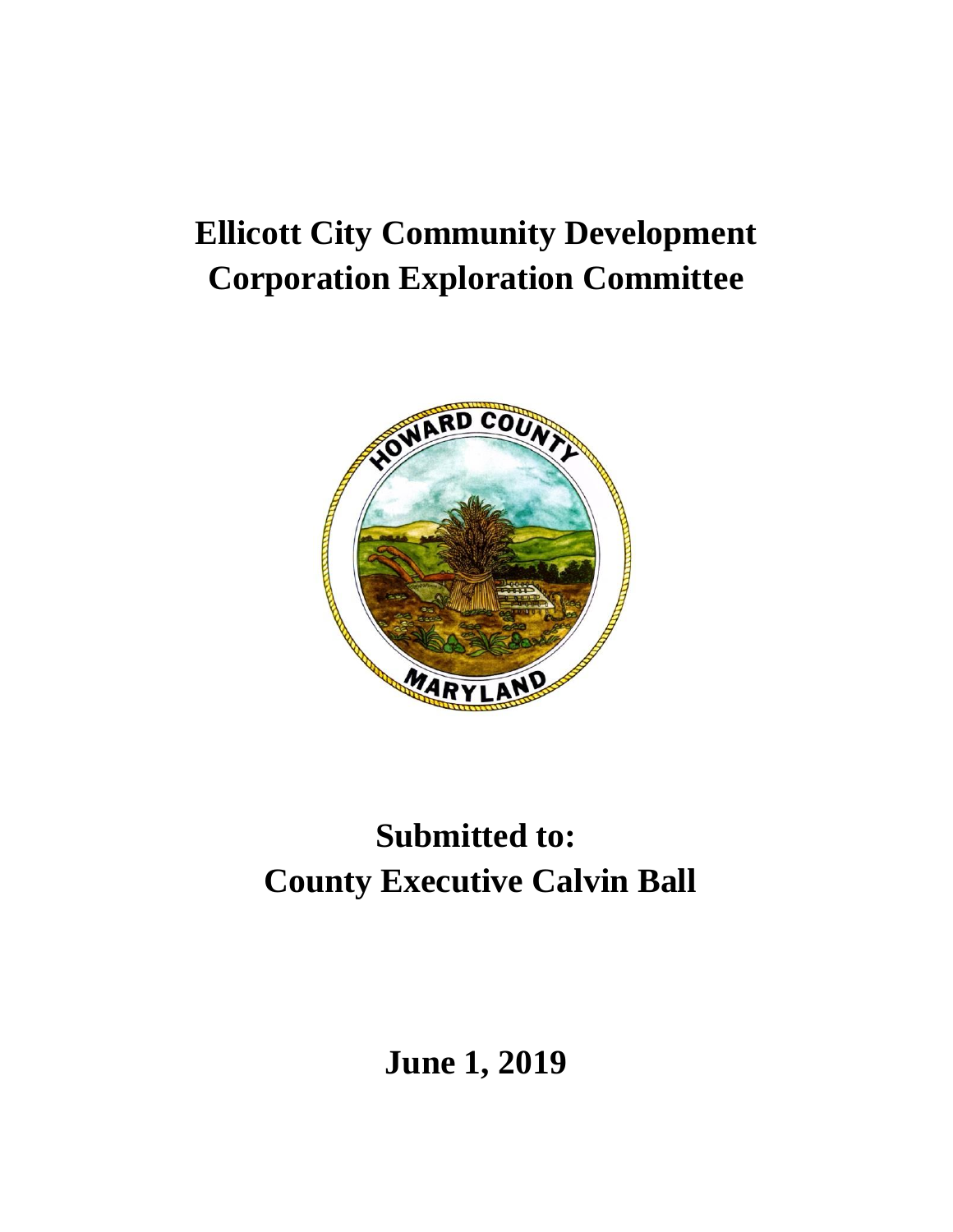June 1, 2019

The Honorable Calvin Ball Howard County Executive 3430 Courthouse Drive Ellicott City, MD 21043

Dear County Executive Ball,

We are pleased to submit the final report of the Ellicott City Community Development Corporation Exploration Committee. The report represents the work of the committee over the past several months.

This committee was comprised of community representatives, business leaders, and residents who are committed to the future economic vitality of Historic Ellicott City. Over the course of the committee's work, the committee members spent significant hours discussing the challenges faced by Ellicott City, the needs of businesses and residents in Ellicott City and the West End, and how different existing entities currently serve the needs of these communities.

Ultimately, the committee decided that Ellicott City would benefit from the creation of a new entity focused on the unique economic development and revitalization challenges of the Ellicott City Watershed area. This new entity, which would be inclusive of all of Ellicott City's residents and stakeholders, would foster a sustainable, vibrant, and diverse community in the Ellicott City area through reinvestment, revitalization, and use of partnerships within the area defined by the Ellicott City Master Plan.

This report lays out the basis for the committee's recommendation, as well as an outline of the potential mission, scope, and work activities of this new entity. It is our hope that you will implement this recommendation as soon as feasible.

Thank you for the opportunity to advise you on this very important issue.

Sincerely,

- 26. (e level

Michael Smith Chair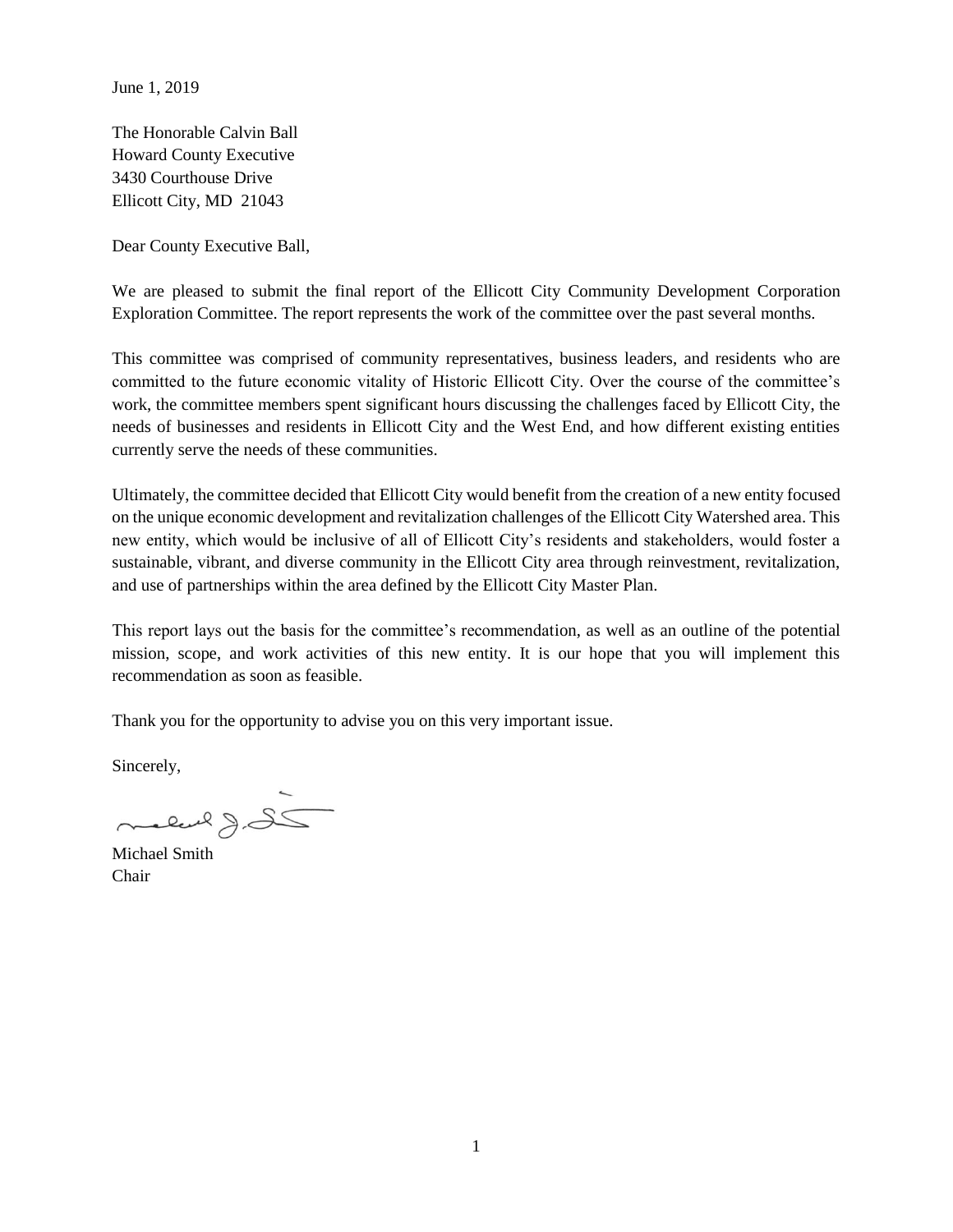## **Table of Contents**

| II.  |  |
|------|--|
| III. |  |
| IV.  |  |
| V.   |  |
| VI.  |  |
| VII. |  |
|      |  |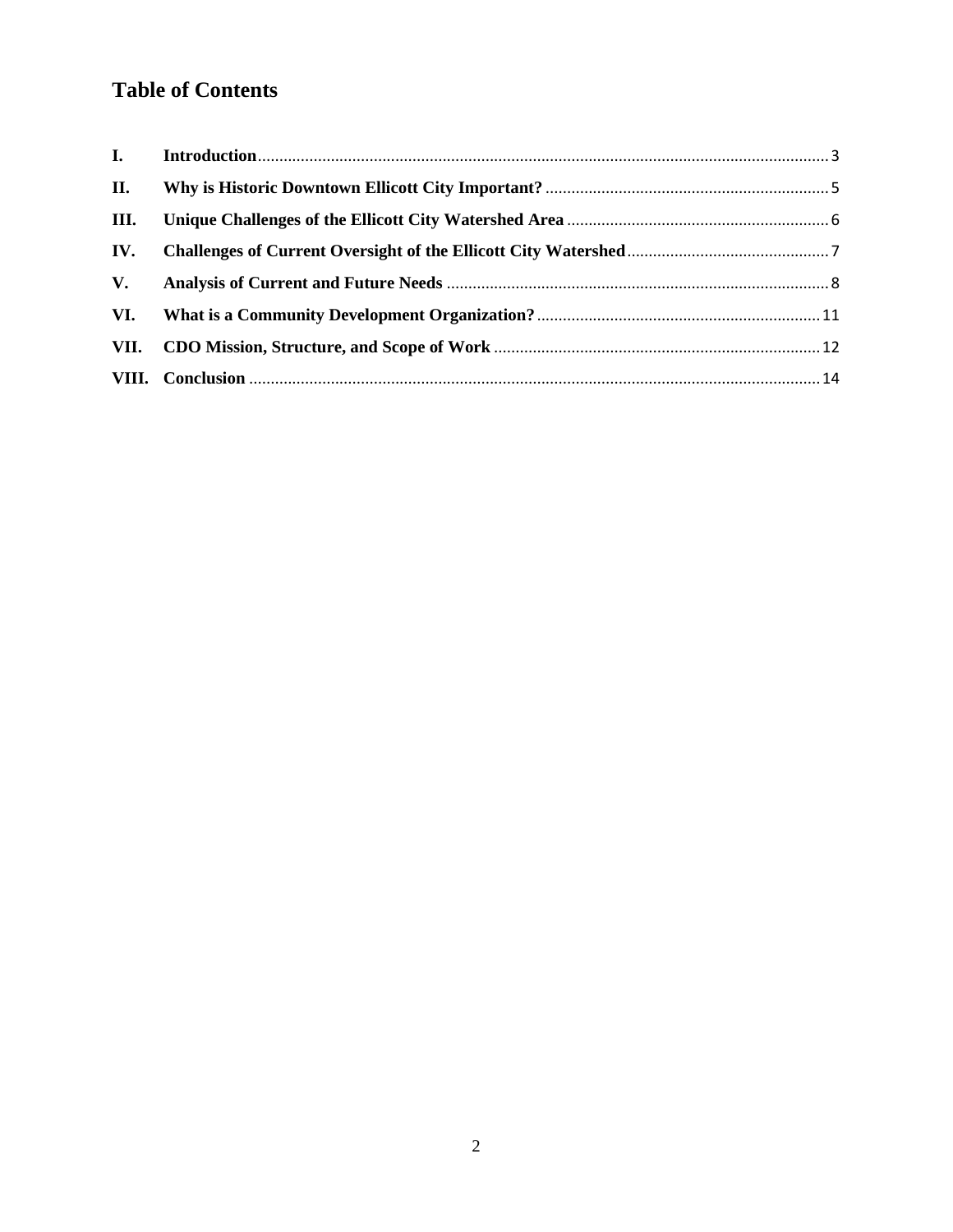#### <span id="page-3-0"></span>**I. Introduction**

Since its settlement in the mid-18<sup>th</sup> century, Historic Ellicott City, Maryland has seen its economy evolve from a mill town to one of the largest milling and manufacturing towns to a vital transportation hub. Today, the town's economy is largely made up of small retail, hospitality, and service-oriented businesses and is driven by tourism as those near and far flock to Ellicott City for its quaint shops and historic charm.

In 2016, Ellicott City experienced catastrophic damage from flash flooding. Businesses and homeowners quickly rebuilt, and the town began to recover from the physical, emotional, and economic damage caused by the flood. In 2018, another historic flood again destroyed Historic Ellicott City. The rebuilding process since the 2018 flood has been significantly more challenging as businesses continue to struggle with consumer fear and decreased sales.

After being elected as county executive in November of 2018, County Executive Calvin Ball immediately began working to help rebuild and support Ellicott City.

County Executive Ball believes that rebuilding Ellicott City is about more than fixing buildings or making the necessary stormwater infrastructure improvements to keep the town safe. He believes that ensuring Ellicott City's long-term economic vitality is just as important as the physical improvements that need to take place. Additionally, the county executive wanted to explore if a mechanism could be put in place to allow the people most impacted – the business owners, residents, and other stakeholders –to actively engage in the city's long-term recovery. One such mechanism is a community development corporation, which is a non-profit organization typically created to support and revitalize communities.

On February 7, 2019, Howard County Executive Calvin Ball signed Executive Order 2019-02 establishing the Ellicott City Community Development Corporation (CDC) Exploration Committee.

The Ellicott City CDC Exploration Committee was charged with examining the current landscape of organizations and services in Ellicott City to determine if there is a need for a Community Development Corporation. The review was to include examining governmental and non-governmental (nonprofit organizations, for-profit businesses, etc.) entities to see if there are needs that are currently not being met. The committee was then asked to make a recommendation to the county executive as to if a community development corporation is needed in Ellicott City. If the recommendation was to create an entity, the committee was asked to address the following issues:

- $\triangleright$  The geographic boundaries of the CDC;
- $\triangleright$  A mission statement for the CDC;
- $\triangleright$  The activities and scope of work for the CDC;
- $\triangleright$  How the CDC would interact with organizations currently operating in Ellicott City;
- $\triangleright$  A structure for the CDC, including staff and board positions, how the CDC would interact with county government, and what organizations would be involved with the CDC;
- ➢ Options for generating a steady stream of capital for the CDC; and
- $\triangleright$  A list of potential projects that could benefit by involving the proposed CDC.

A final report was due to the county executive by June 1, 2019.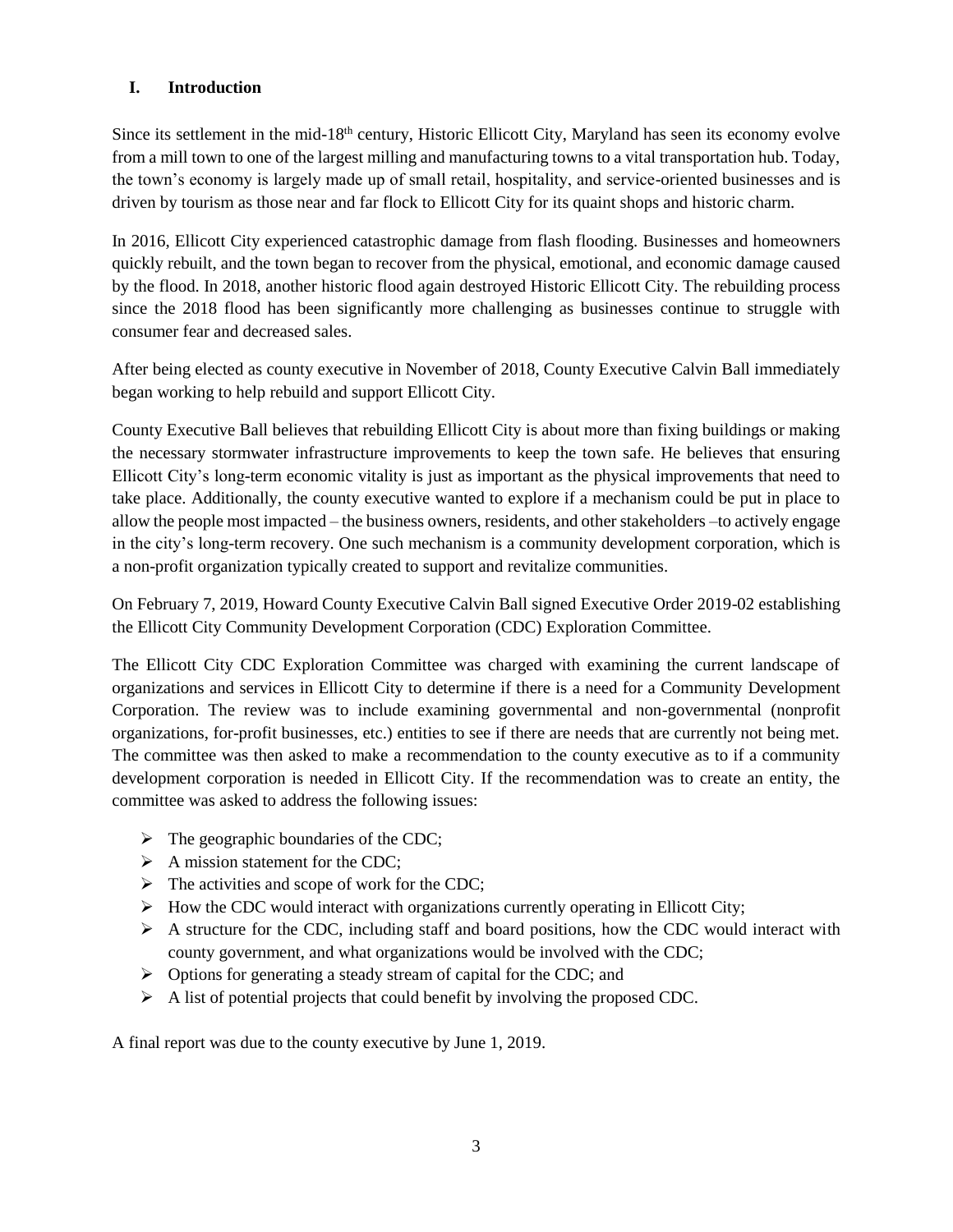The following residents, community members, and business leaders were selected to serve on the committee:

| Angie Tersiguel, Tersiguel's Restaurant       | LaTonja Thompson – Belsches, F.S. Taylor &     |  |  |  |  |  |
|-----------------------------------------------|------------------------------------------------|--|--|--|--|--|
| Bia Lewis, Voices for Children                | Associates                                     |  |  |  |  |  |
| Brooke Abercrombie, Howard EcoWorks           | Leonardo McClarty, Howard County Chamber of    |  |  |  |  |  |
| Charles Kyler, Up the Wall Marketing, Design, | Commerce                                       |  |  |  |  |  |
| and Consultancy                               | Matt Fleming, <i>Ellicott City Partnership</i> |  |  |  |  |  |
| Chris Gallant, Alternative Capital Funding    | Mike Smith, Lantian Development Company        |  |  |  |  |  |
| Ed Lilley, Howard County Recreation and Parks | Nathaniel Alston, The Horizons Group, Inc.     |  |  |  |  |  |
| Gary Maule, Retired Planner and Urban         | Nicholas Redding, Preservation Maryland        |  |  |  |  |  |
| Designer                                      | Simon Cortes, La Palapa Restaurant             |  |  |  |  |  |
| Kerri Li, District 1 Resident                 | Tim Lattimer, Sustainable Development Expert   |  |  |  |  |  |
|                                               |                                                |  |  |  |  |  |

Tom Coale, *Talkin & Oh*

The committee met on the following dates:

| February 27 <sup>th</sup> | April $10th$         |
|---------------------------|----------------------|
| March 6 <sup>th</sup>     | April $17th$         |
| March 20 <sup>th</sup>    | April $24th$         |
| March 27 <sup>th</sup>    | May $8th$            |
| April 3 <sup>rd</sup>     | May 15 <sup>th</sup> |

As part of the committee's efforts to understand the landscape of existing organization and the work already being done in Ellicott City, the following groups were invited to speak to the committee:

- ➢ Ellicott City Partnership
- ➢ Community Development Network of Maryland
- ➢ Howard County Economic Development Authority
- ➢ Main Street Residents Community Association
- ➢ Fels Lane Community Association

These organizations provided important information about the issues facing Ellicott City, the capabilities and responsibilities of existing organizations, and how a community development corporation or organization might provide additional resources for Ellicott City.

After several months of meetings and discussions, the committee ultimately decided that creating a community development organization would be beneficial to Ellicott City.

**Recommendation:** The county executive should create a community development organization for Ellicott City that fosters a sustainable, vibrant, and diverse community in the Ellicott City area through reinvestment, revitalization, and use of partnerships within the area defined by the Ellicott City Master Plan.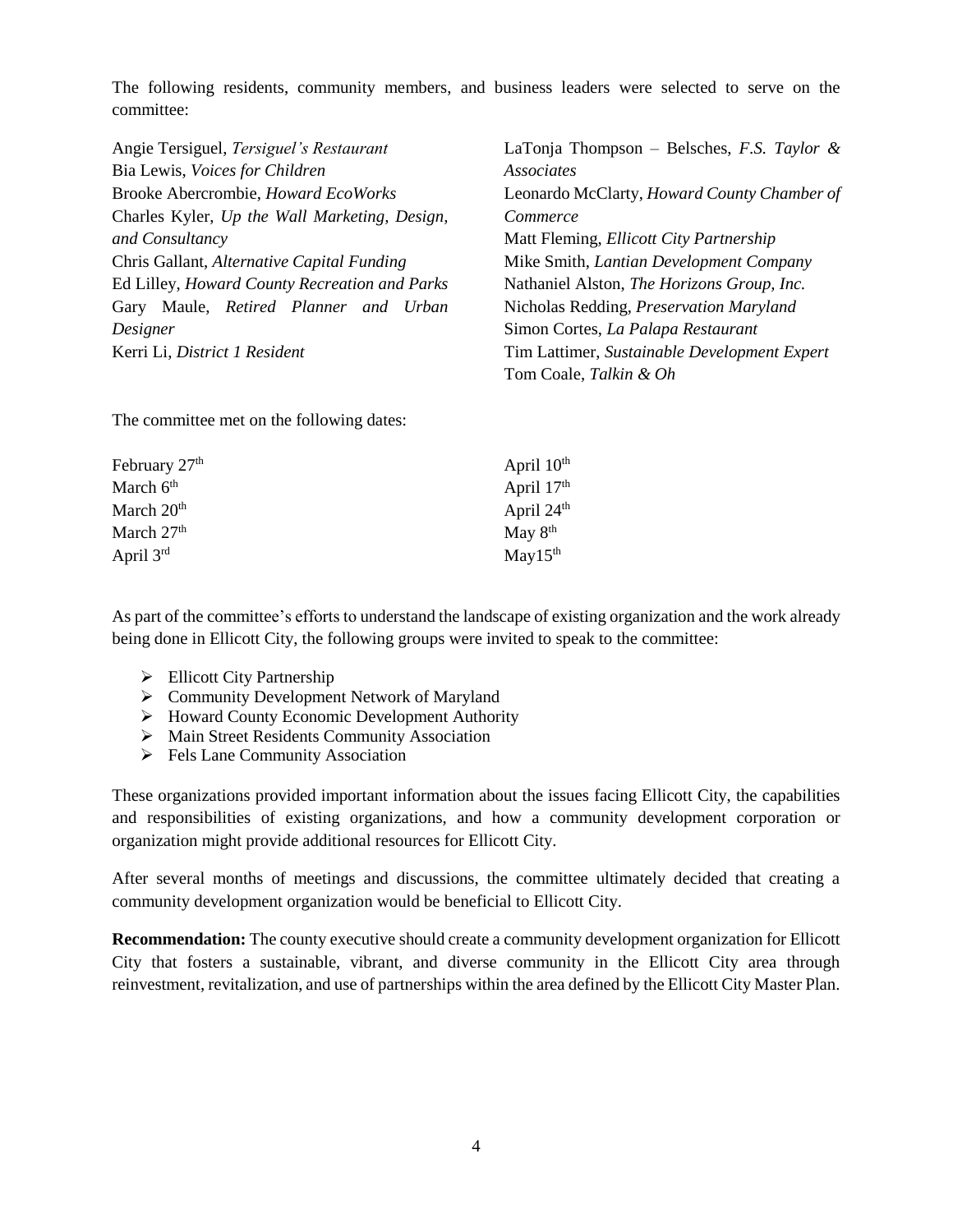#### <span id="page-5-0"></span>**II. Why is Historic Downtown Ellicott City Important?**

Historic Ellicott City is a place of unquestioned national significance. Founded in 1772, Ellicott's Mills later renamed Ellicott City—grew to become one of the largest milling and manufacturing towns in the Mid-Atlantic. The historic community is deeply rooted in the pillars of American economic prosperity: *river, rails and automobiles*. The origins of the Industrial Revolution trace to Ellicott City, which served as one of the earliest stations on the nation's first commercial railroad. Today, the historic Baltimore & Ohio train station is the oldest surviving railroad station in America, built in 1830 to bring goods to market.

Ellicott City stands out in Howard County, the state and the nation as a unique historic community which has retained a tremendous degree of integrity, livability and authenticity. The community is a rare surviving example of a well-preserved historic community, which provides ample opportunities to live, work and play. The historic community is also a place of economic significance. At full capacity, its more than 100 businesses provide a diverse mix of retail, dining, and services. Research conducted by the Jacob France Institute of the University of Baltimore suggests that Old Ellicott City businesses (in 2016) contributed \$197 million in business activity to Howard County, supported nearly 1,400 jobs earning nearly \$80 million in labor income, and generated some \$14 million in government revenues.

Ellicott City serves as the seat of Howard County, home to some of the nation's very best schools, most educated populace, and highest median income. A gem of the mid-Atlantic with its celebrated Main Street, Old Ellicott City offers a unique mix of businesses, cultural and historical sites, and green spaces. For Howard County, which is otherwise largely comprised of mid-to-late  $20<sup>th</sup>$  century housing stock, the intact, walkable and architecturally unique historic district of Ellicott City serves as the figurative heart of Howard County – a hub of history, culture and community.

Ellicott City also now serves as a national bellwether for the complex challenges confronting American society. Intense media attention has not abated since the 2016 flood and public interest in the future of the community remains high given the profound implications beyond Ellicott City. The community's struggle with the impacts of climate change and extreme weather events will set the stage for many communities to follow. The challenges in Ellicott City are so great that if this community can be saved and can overcome the towering obstacles there is a real sense that there may be hope for other communities in similar situations around the nation. What happens in Ellicott City will serve as a guide for decades to come.

Historic Ellicott City is a gem on the Patapsco River with a long history of progressive evolution and reinvention – it is a place that adapts to and embraces change while respecting the value of its past. The profound significance and unique heritage of Ellicott City is well positioned to fuel another 250 years of prosperity.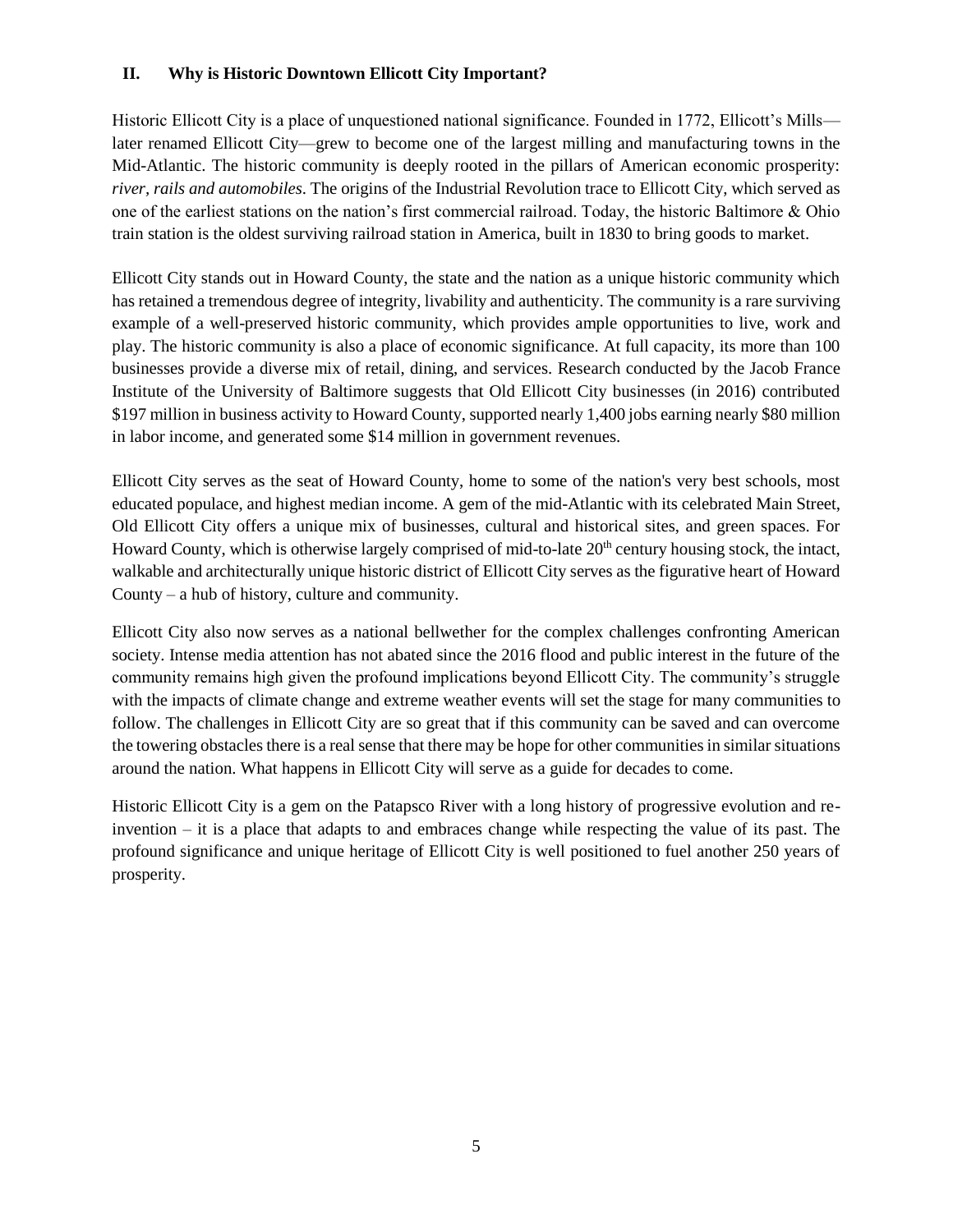#### <span id="page-6-0"></span>**III. Unique Challenges of the Ellicott City Watershed Area**

Historic Ellicott City, the newer communities built around it, and the watersheds steep rocky environment around its downtown area present unusual planning and economic development challenges. These elements are atypical to its regional surroundings which were originally farm land that evolved into suburban neighborhoods connected by well-defined regional commercial corridors. The County's approach to development is largely rooted in its experience in the creation and build-out of Columbia. The skills and land use policies used in such a suburban setting are not readily applicable to the physical, topographical and denser existing development challenges found in the downtown area of the Ellicott City Watershed.

Ellicott City predates our present ideas of how communities are built and organized. Its development patterns predate all County master plans, zoning and building codes. Buildings reflect 250 years of evolving architecture design, materials and construction technologies many no longer available, constructed with code defying party walls, narrow alleys, no fire prevention and emergency exits. Streets pre-date the automobile and do not embrace contemporary commercial district service loading and parking needs. Its narrow, steep and at times blind view sheds, system of radiating streets present traffic movement and pedestrian accessibility issues. Retrofitting contemporary water, sewer, electrical, gas into Ellicott City is unusually challenging.

Combining these unique characteristics with the accelerating pace of climate change without adequate provision for stormwater management results in increasingly devastating floods that threaten the property owners, tenants, residents, and visitors to the Ellicott City Watershed area. Despite all these challenges, Ellicott City is a rich, engaging and persevering urban setting that, despite these challenges, evolved into an enduring example of a live, work and play community. With proper commitment and engagement to address these challenges, Ellicott City can become a role model for how to best address growth and evolution in similar settings.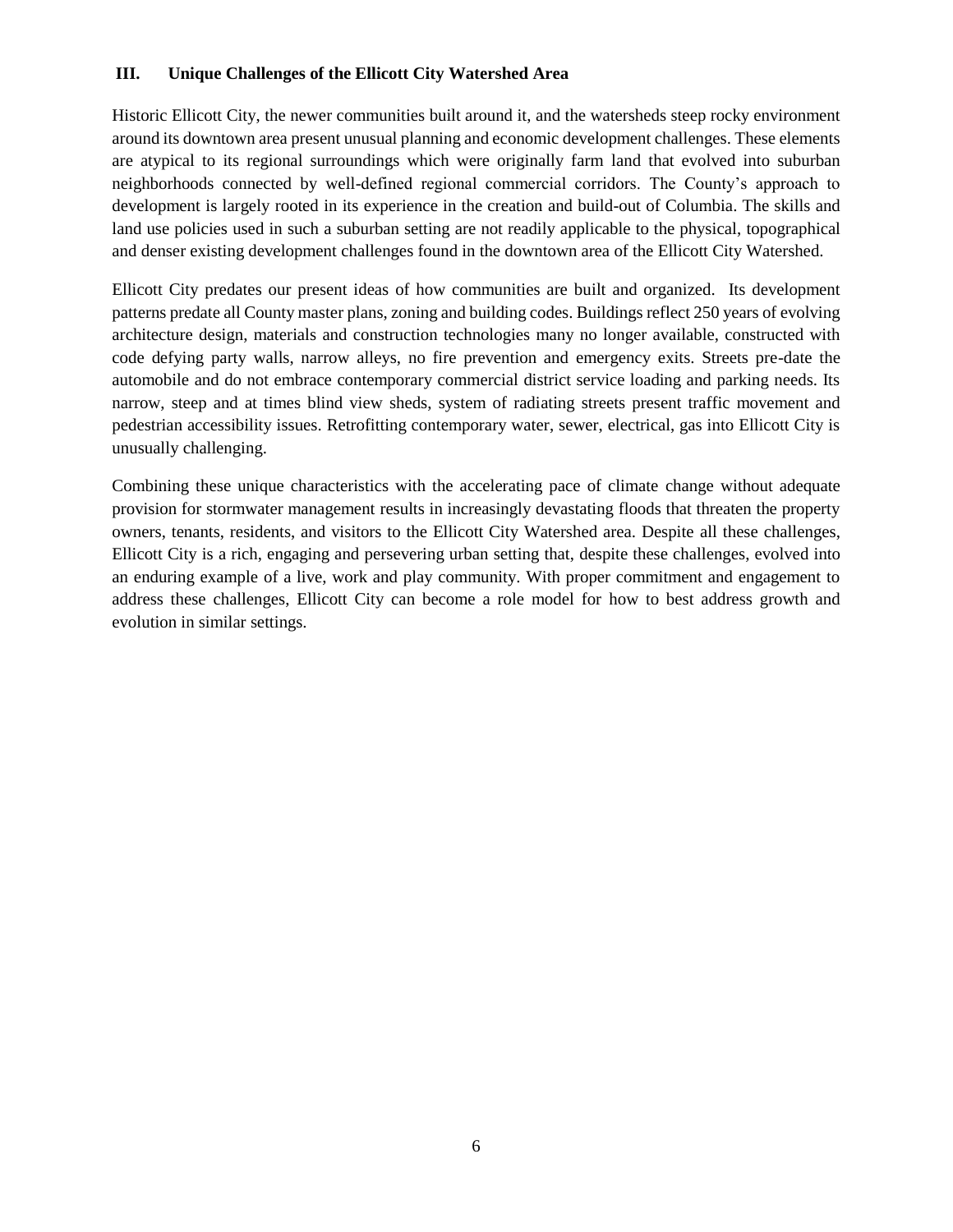#### <span id="page-7-0"></span>**IV. Challenges of Current Oversight of the Ellicott City Watershed**

Ellicott City is experiencing challenges that threaten its very survival. Sustainable regeneration of our community requires that state, county, business, and community organizations work in close coordination to provide robust planning, place-making, and implementation skills predicated on financially viable strategies. It also requires focused stewardship.

Due to its unique characteristics, it is challenging for existing resource providers to provide the oversight required of the complex restoration and management of Historic Ellicott City. The Ellicott City watershed defies these conventions. Local property owners, builders and developers also lack the experience and financial resources needed to address all of Ellicott City's unique challenges.

Ellicott City needs an organization that:

- ➢ Attracts an experienced staff that embraces the challenge, promotes technology, champions infrastructure solutions, coordinates with county agencies, neighborhood and business organizations, and resolves disputes in a consultative, pro-active manner;
- $\triangleright$  Generates innovative, multi-disciplinary, comprehensive solutions to the problems that currently face Ellicott City;
- $\triangleright$  Brings proven examples from other communities that are compatible with Ellicott City;
- ➢ Puts its full and undivided attention on selected assets in the watershed district;
- ➢ Creates a business plan that is responsive, multi-disciplinary, comprehensive, cooperative, longterm and fiscally sound;
- ➢ Anticipates challenges and is adept at addressing them;
- ➢ Successfully rallies and maintains the community's focus; and
- $\triangleright$  Hits the ground running.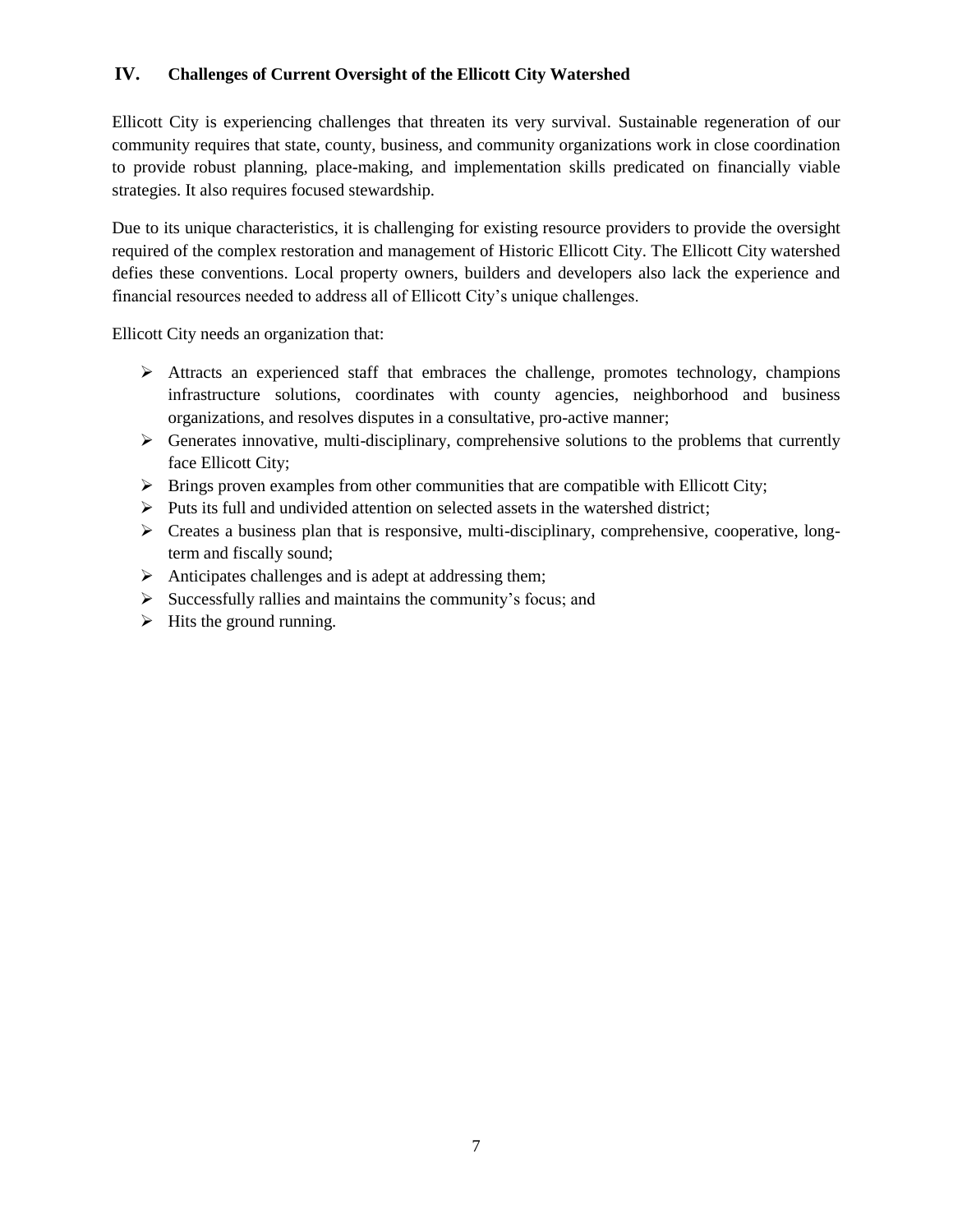#### <span id="page-8-0"></span>**V. Analysis of Current and Future Needs**

After reviewing the challenges facing Ellicott City, committee members engaged in an activity designed to create a clearer picture of the needs of historic Ellicott City and the West End and how those needs could best be met. Members articulated current and future needs and then identified the entities currently handling or best equipped to handle each need.

Entities included the following:

- ➢ Howard County Economic Development Authority
- $\triangleright$  The Ellicott City Partnership
- ➢ County government
- $\triangleright$  A currently nonexistent entity

While several needs were identified as currently being met or potentially met by existing organizations, the committee found that many of the needs could benefit from additional coordination and resources. Based on this analysis, the committee concluded that there is a need for an organization focused on addressing the unique economic development and revitalization challenges of the Ellicott City Watershed area.

It is important to note that this analysis was limited in scope and a more in-depth needs analysis would be beneficial to ensure that if a CDO is created, it is not duplicating work already being done in the community by existing organizations.

The following table summarizes the committee members' perspectives on how needs are currently being met in the watershed district and how a new organization could supplement the work already being done: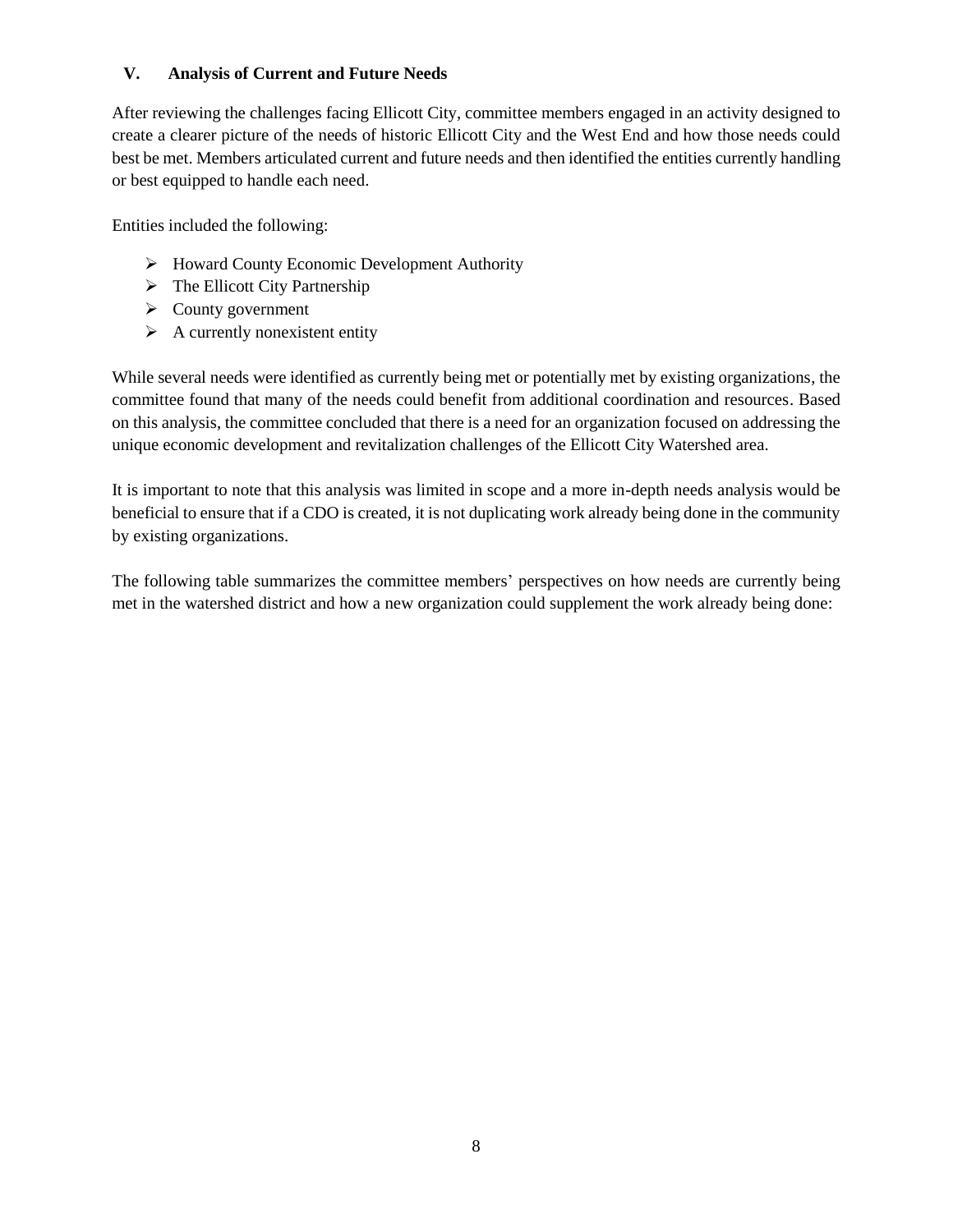| Needs                                                                                                              | County Government | HCEDA     | Ellicott City Partnership | Maryland Historical<br>Society | Nonexistent Entity |
|--------------------------------------------------------------------------------------------------------------------|-------------------|-----------|---------------------------|--------------------------------|--------------------|
| Grants/Low Interest Loans                                                                                          | $\bullet$         |           |                           |                                |                    |
| ER ops training                                                                                                    | $\bullet$         |           |                           |                                |                    |
| Reassurance that changes will be made to ensure that another flood will not occur<br>with the same damaging impact | ●                 |           |                           |                                |                    |
| Communication from leadership                                                                                      |                   |           |                           |                                |                    |
| Clarity about the degree to which flood mitigation plan will ensure safety                                         | ●                 |           |                           |                                |                    |
| Safety                                                                                                             |                   |           |                           |                                |                    |
| Flood mitigation                                                                                                   | $\bullet$         |           |                           |                                |                    |
| Stormwater management                                                                                              |                   |           |                           |                                |                    |
| Better infrastructure                                                                                              | $\bullet$         |           |                           |                                |                    |
| Responsible development that respects the unique situation                                                         |                   |           |                           |                                |                    |
| Implementation of watershed plan enforcement of stormwater BMPs                                                    | $\bullet$         |           |                           |                                |                    |
| Access to services                                                                                                 |                   |           |                           |                                |                    |
| Trusted representation in law enforcement and public agencies                                                      | $\bullet$         |           |                           |                                |                    |
| Better flood planning                                                                                              |                   |           |                           |                                |                    |
| More county outreach                                                                                               | $\bullet$         |           |                           |                                |                    |
| More collaboration with other communities outside the community                                                    |                   |           |                           |                                |                    |
| Financial assistance                                                                                               | $\bullet$         |           |                           |                                |                    |
| Reliable/sustainable funding                                                                                       | $\bullet$         |           |                           |                                |                    |
| Investors                                                                                                          |                   |           |                           |                                |                    |
| Funding to start or expand businesses                                                                              |                   |           |                           |                                |                    |
| Diversity of business                                                                                              |                   |           |                           |                                |                    |
| More visitors and increased visitor spending                                                                       |                   |           |                           |                                |                    |
| Money for merchant co-op advertising                                                                               |                   | $\bullet$ |                           |                                |                    |
| Attracting visitors                                                                                                |                   |           |                           |                                |                    |
| Central clearing house for the business community                                                                  |                   |           |                           |                                |                    |
| Coordinated activities for both residential and business support                                                   |                   |           |                           |                                |                    |
| <b>Business interests</b>                                                                                          |                   |           |                           |                                |                    |
| Coordinated plan for promoting town on a consistent basis                                                          |                   |           |                           |                                |                    |
| A year's worth of events posted at the beginning of the year                                                       |                   |           |                           |                                |                    |
| Development of the stories of diversity                                                                            |                   |           |                           |                                |                    |
| Connection to Patapsco                                                                                             |                   |           |                           |                                |                    |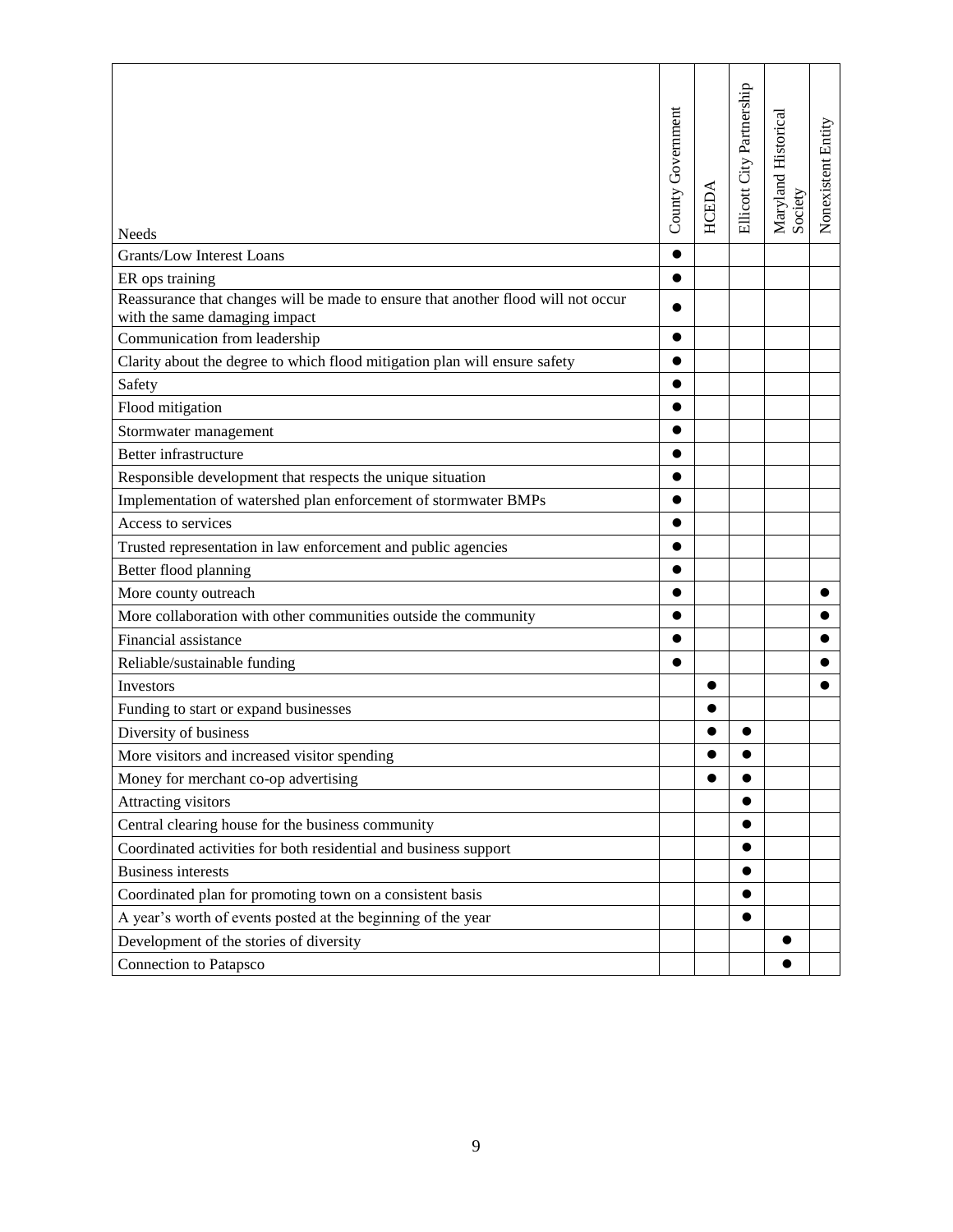| <b>Needs</b>                                                                                                         | County Government | HCEDA     | Ellicott City Partnership | Maryland Historical<br>Society | Nonexistent Entity |
|----------------------------------------------------------------------------------------------------------------------|-------------------|-----------|---------------------------|--------------------------------|--------------------|
| Expertise                                                                                                            | $\bullet$         | $\bullet$ | $\bullet$                 | $\bullet$                      | $\bullet$          |
| Publicity                                                                                                            |                   | $\bullet$ |                           |                                |                    |
| Certainty                                                                                                            |                   |           |                           | 0                              |                    |
| Oversight                                                                                                            |                   |           |                           |                                |                    |
| <b>Community Consensus</b>                                                                                           |                   |           |                           |                                |                    |
| Capacity to leverage world class expertise to elevate OEC to a place worthy of all<br>HoCo residents                 |                   |           |                           |                                |                    |
| Leverage technical assistance and resource dollars from beyond HoCo (donors, state,                                  |                   |           |                           |                                |                    |
| fed) to attract world class resources<br>Development of the resident stories to better leverage money and assistance |                   |           |                           |                                |                    |
| Community support                                                                                                    |                   |           |                           |                                |                    |
| Community retention                                                                                                  |                   |           |                           |                                |                    |
|                                                                                                                      |                   |           |                           |                                |                    |
| Vitality<br>Better utilization of our historic sites                                                                 |                   |           |                           |                                |                    |
| Watchdog to ensure flood mitigation & implementation are addressed appropriately                                     |                   |           |                           |                                |                    |
| and timely                                                                                                           |                   |           |                           |                                |                    |
| Parking                                                                                                              |                   |           |                           |                                |                    |
| Adequate and affordable housing                                                                                      |                   |           |                           |                                |                    |
| Plan for vacant properties                                                                                           |                   |           |                           |                                |                    |
| Funding for building improvements                                                                                    |                   |           |                           |                                |                    |
| Community infrastructure                                                                                             |                   |           |                           |                                |                    |
| Economic safety                                                                                                      |                   |           |                           |                                |                    |
| Diverse representation                                                                                               |                   |           |                           |                                |                    |
| Renovation                                                                                                           |                   |           |                           |                                |                    |
| An understanding of what needs to be done to protect Ellicott City from storm<br>damage                              |                   |           |                           |                                |                    |
| A clearly defined plan to address challenges and clarity about who implements that<br>plan                           |                   |           |                           |                                |                    |
| Facilitate a consensus on the approach to flooding                                                                   |                   |           |                           |                                |                    |
| An organization to oversee revitalization                                                                            |                   |           |                           |                                |                    |
| Resources at state and local level                                                                                   |                   |           |                           |                                |                    |
| Stability                                                                                                            |                   |           |                           |                                |                    |
| Metrics to measure appropriateness of all improvements                                                               |                   |           |                           |                                |                    |
| A plan to help both businesses and community members meet rebuilding needs if<br>they are not met                    |                   |           |                           |                                |                    |
| Funding for property restoration to preserve the character of Main Street                                            |                   |           |                           |                                |                    |
| Tiber watershed ombudsman                                                                                            |                   |           |                           |                                |                    |
| Move away from Main Street, business-centric perception of Ellicott City; include<br>community and the watershed     |                   |           |                           |                                |                    |
| Integrate history, environment & community in all efforts                                                            |                   |           |                           |                                |                    |
|                                                                                                                      |                   |           |                           |                                |                    |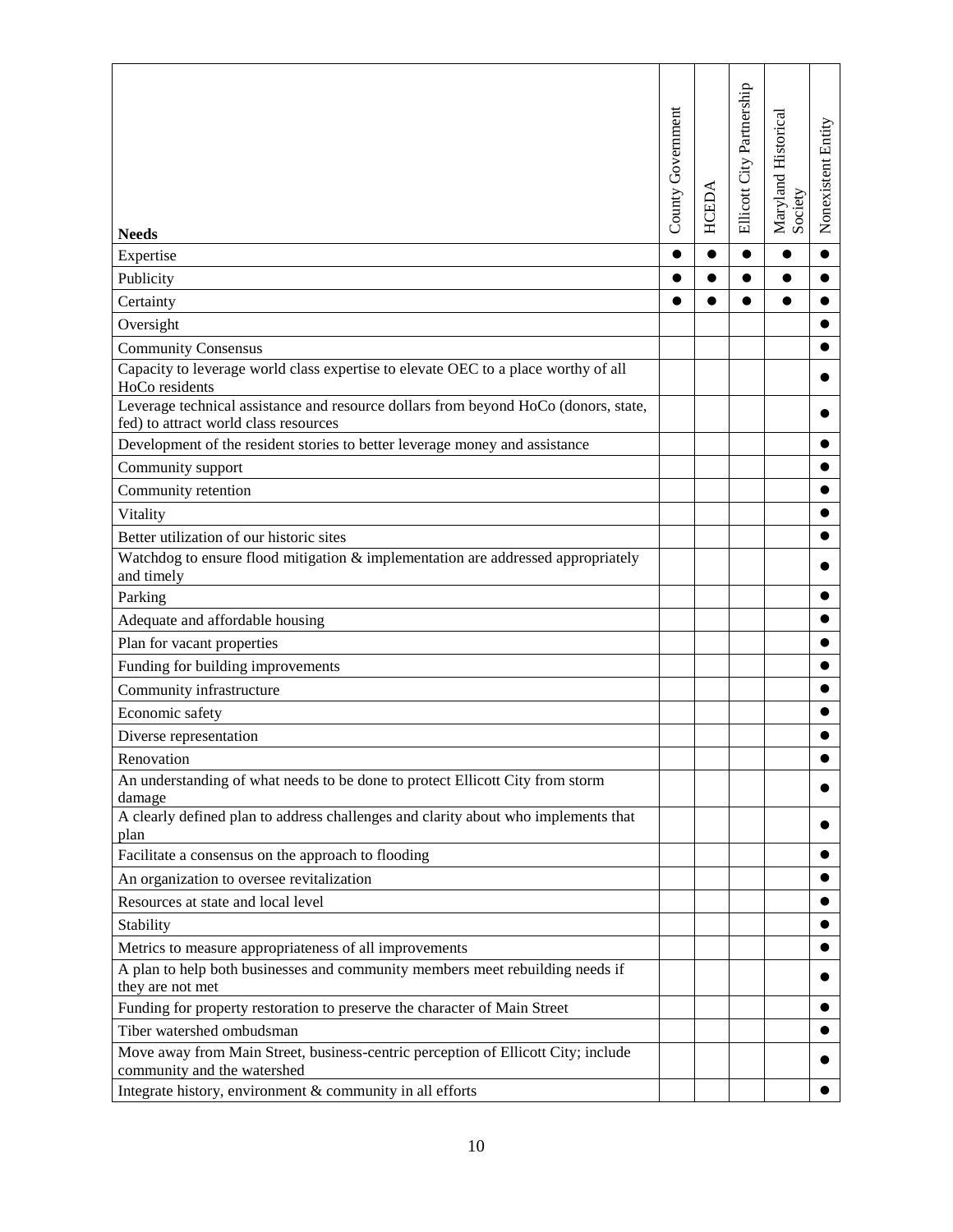#### <span id="page-11-0"></span>**VI. What is a Community Development Organization?**

We studied two potential forms of community-based development organizations, a Community Development Corporation and a Community Development Organization. Though the difference is subtle, the term Community Development Corporation has implications, specifically regarding HUD (the Department of Housing and Urban Development) that infer a greater priority and more direct involvement in the development of affordable housing. Whereas, a Community Development Organization leverages local assets for the benefit of a community's economic development and offer innovative ways to support the socioeconomic development of a community or region. Therefore, after hearing from a representative of Community Development Network of Maryland, the committee opted to support the somewhat more socially driven/community building form - a Community Development Organization (CDO). A CDO, is a locally based, tax-exempt, non-profit corporation that helps rehabilitate neighborhoods, create jobs and promote physical and social improvements in communities facing unique challenges such as our efforts to revitalize Ellicott City.

CDO's perform a wide variety of functions such as creating housing, promoting commercial and mixeduse real estate development projects, leading community planning efforts, providing social services and assisting with community improvement programs. As a non-governmental entity, CDO's can participate in local revitalization efforts as property owners, general contractors, property managers, or as tenants.

While CDO's are expected to work closely with local government, they are not governmental entities. Rather, they are fully independent organizations that must appoint their own board of directors, raise funds, and oversee the implementation of the CDO's mission. As a non-profit organization, CDO's are tax exempt and may receive funding from public and private sources, including federal, state, and local governmental grants. CDO's are customarily created and organized by residents, local small business owners, church congregations, civic associations, and governments. The CDO board will often reflect the constituent organizations of the community it serves.

The State of Maryland has provided a set of preliminary steps to create a CDO, which we would recommend the county executive follow to create a CDO focused on Ellicott City:

- $\triangleright$  Define the community's geographic boundaries,
- $\triangleright$  Define and assess the community's needs and what the CDO could contribute to these needs,
- $\triangleright$  Form a steering committee like this one
- $\triangleright$  Provide an open community forum to share ideas and gather information regarding the vision for the CDO,
- $\triangleright$  Develop a mission statement,
- $\triangleright$  Consider how the organization would be funded,
- $\triangleright$  Develop and draft by-laws,
- ➢ File with the State Department of Assessments and Taxation to become a non-stock corporation,
- ➢ Obtain a federal Employer Identification Number
- ➢ Apply for Federal tax-exempt status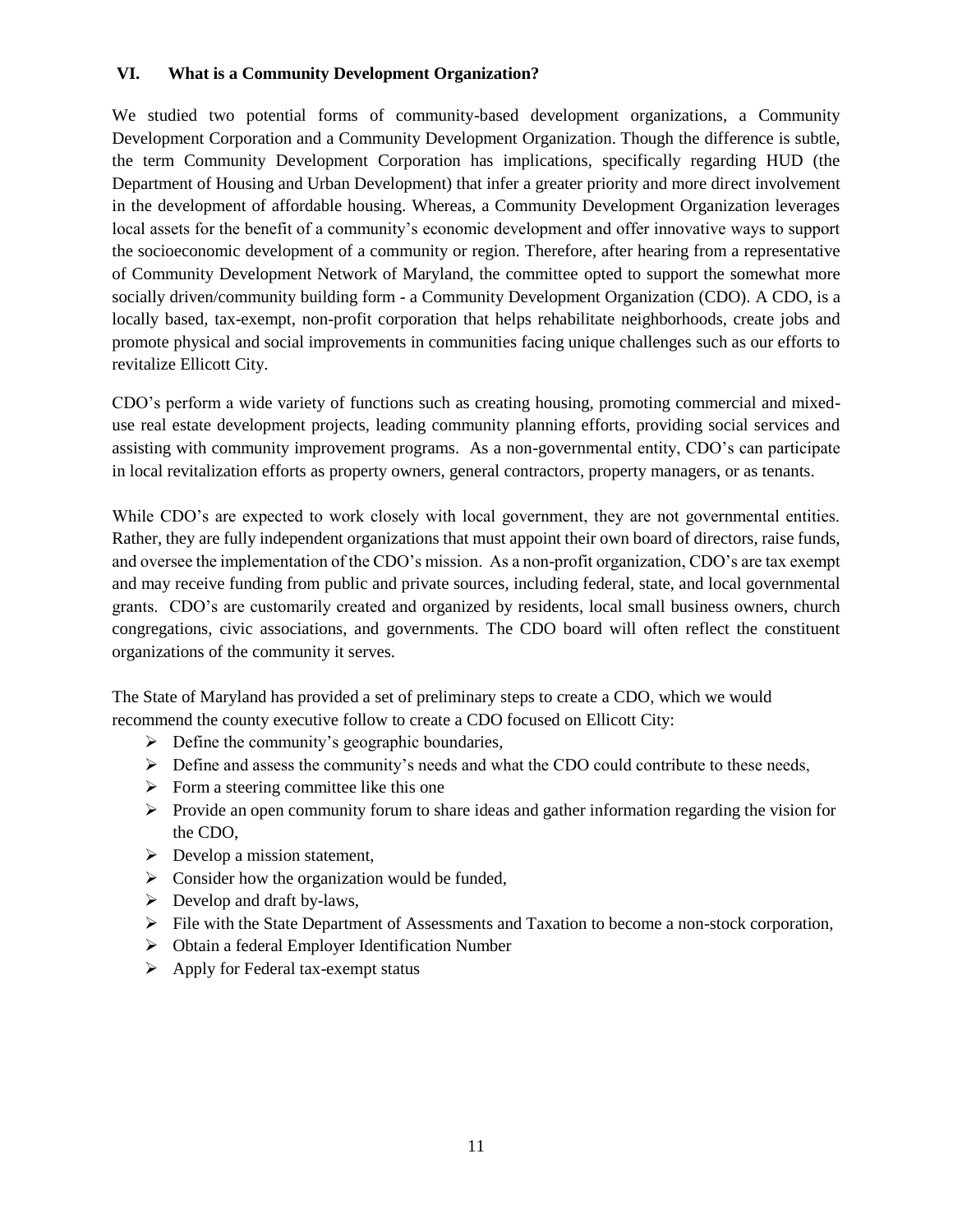#### <span id="page-12-0"></span>**Mission Statement**

The Ellicott City CDO is responsible for fostering a sustainable, vibrant, and diverse community in the Ellicott City area through reinvestment, revitalization, and partnerships.

#### **Geographic Boundaries of the CDO**

The Ellicott City Watershed Master Plan boundaries form the catchment area of the CDO's operations. After formation, the organization should seek to engage with Baltimore County officials and property owners to explore cross-jurisdictional opportunities.

### **CDO Activities/Scope of Work**

The CDO should:

- ➢ Collaborate with all pertinent government agencies, existing business organizations, and community groups;
- $\triangleright$  In partnership with existing organizations, help to implement the strategic revitalization of the watershed area, which supports the stormwater management recommendations in the Ellicott City Watershed Master Plan;
- $\triangleright$  Form as a non-profit 501 C-3, with the ability to negotiate, sell, lease, lease-back and purchase both public and private property, accept ownership of property, prepare plans, solicit bids, select developers / builders to implement projects, oversee projects, assess the results and pursue grant opportunities;
- ➢ Coordinate with all pertinent county public works, transportation, and planning initiatives in the area;
- $\triangleright$  Bring creative financing solutions and managerial oversight to the infrastructure, building preservation and historic district revitalization challenges confronting the watershed area;
- $\triangleright$  Create and implement public/private partnerships; and
- ➢ Explore inter-county opportunities with Baltimore County to explore the commercial area along the Patapsco and Frederick road areas.

#### **Board Structure**

The CDO should have a Board of Directors comprised of a diverse group of planners, community representatives, economic development specialists, real estate developers, historic building preservationists, social services, legal, housing and finance experts. We recommend complimenting this group with a business owner, property owner or a resident of Main Street. The Board of Directors should be responsible for governing the organization and for setting and measuring its goals.

We recommend a Board comprised of 11 members. Nine members will be recommended for appointment by the county executive, including the Chairman. Two members would be recommended for appointment by the District 1 representative, one of whom should be a community representative. To ensure that appropriate skill sets are found, and goals of diversity are met, all appointees should be confirmed by a majority of the county council.

Appointees would serve for 4-year terms. Terms should be staggered so that there is always some institutional knowledge overlap when Board members transition off the Board.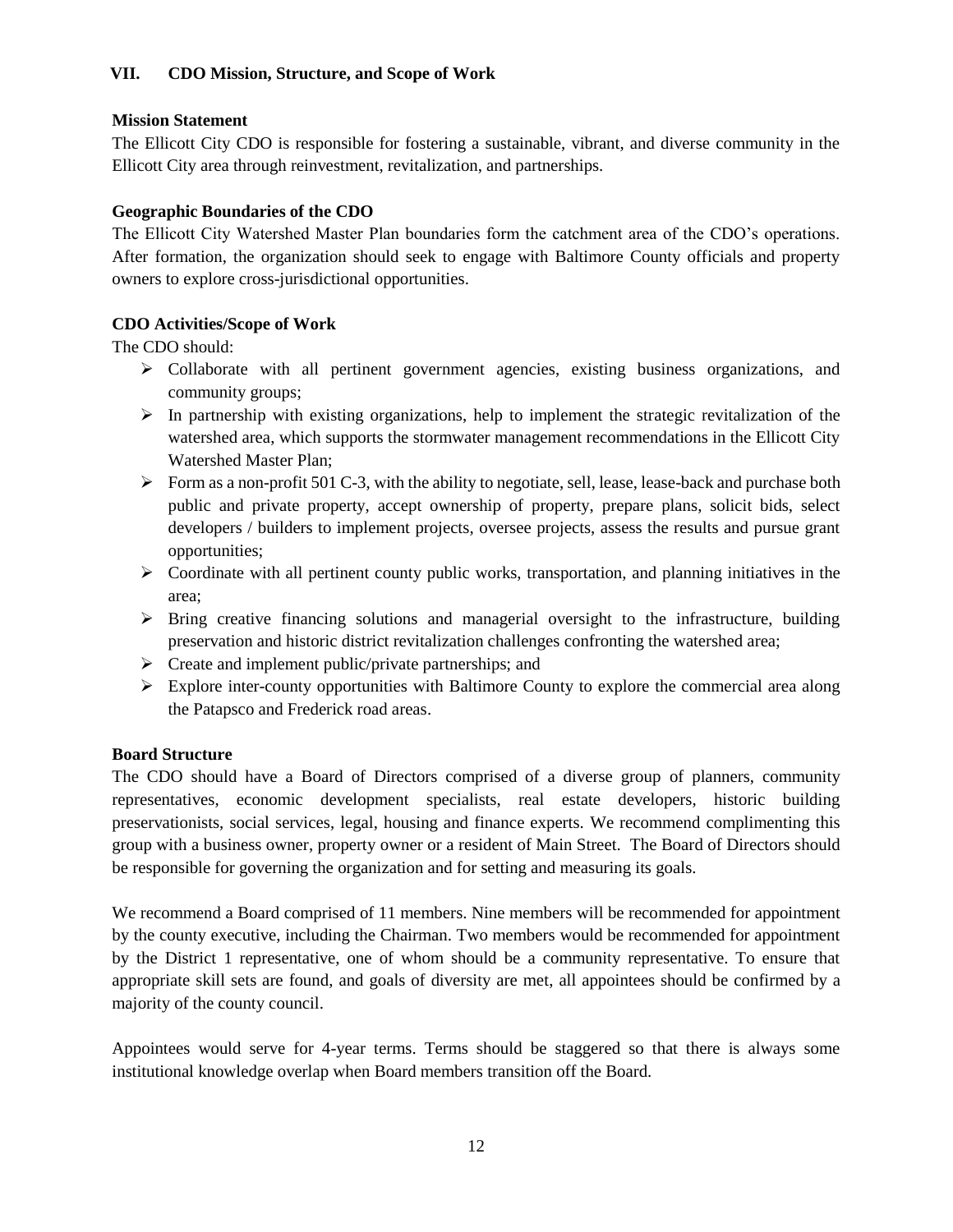Board Members should:

- o be conflict of interest free,
- o hire the Executive Director,
- o select a Vice Chair, Treasurer and Secretary,
- o determine its own committee structure.

#### **Executive Director/Staffing**

The Executive Director reports to the Board and is responsible for creating and implementing the organization's vision and overseeing all its functions. The Executive Director should have a background in mixed-use and community-based development, preferably in an historic building context. The Director should have experience in promoting, structuring, and managing successful public/private partnerships with skill in real estate negotiations, land use, contracting, asset management, design, engineering, and finance.

The Executive Director should have strong public presentation and community/stakeholder engagement skills. The Executive Director defines staff needs/skill sets and conducts the staff recruitment and hiring process.

#### **Advisory Committee**

The county executive in consultation with the District One representative will create a Standing Advisory Committee comprised of a cross section of representatives from county government agencies engaged in economic development and revitalization, the Ellicott City Partnership, the Patapsco Heritage Greenway, property and business owners, and affected community and neighborhood organizations/groups.

The Advisory Committee will provide advice and feedback to the CDO Board of Directors and ensure that the CDO collaborates with key Ellicott City stakeholder groups.

#### **Funding/Assets**

The CDO's goal should be to become self-sustaining as soon as possible through lease, ground lease, and /or sale of properties that it controls and through grants, gifts, and any other means as pursued by the organization. Until adequate cashflow can be established, county and State support will be critical in supporting the organization's formative years.

To be successful, the CDO must be granted a robust base of county or state-owned real estate assets to champion. These assets would be conveyed to the CDO at no cost after physical stabilization/environmental remediation is conducted by the county. Assets could include:

- ➢ Main Street Buildings acquired by the county,
- ➢ The Court House property,
- $\triangleright$  County owned parking lots,
- ➢ The former Post Office, and
- $\triangleright$  Any other asset the CDO pursues in the watershed area in Howard or Baltimore County.

#### **Interaction with Existing Organizations**

The CDO does not compete with existing organizations' missions.